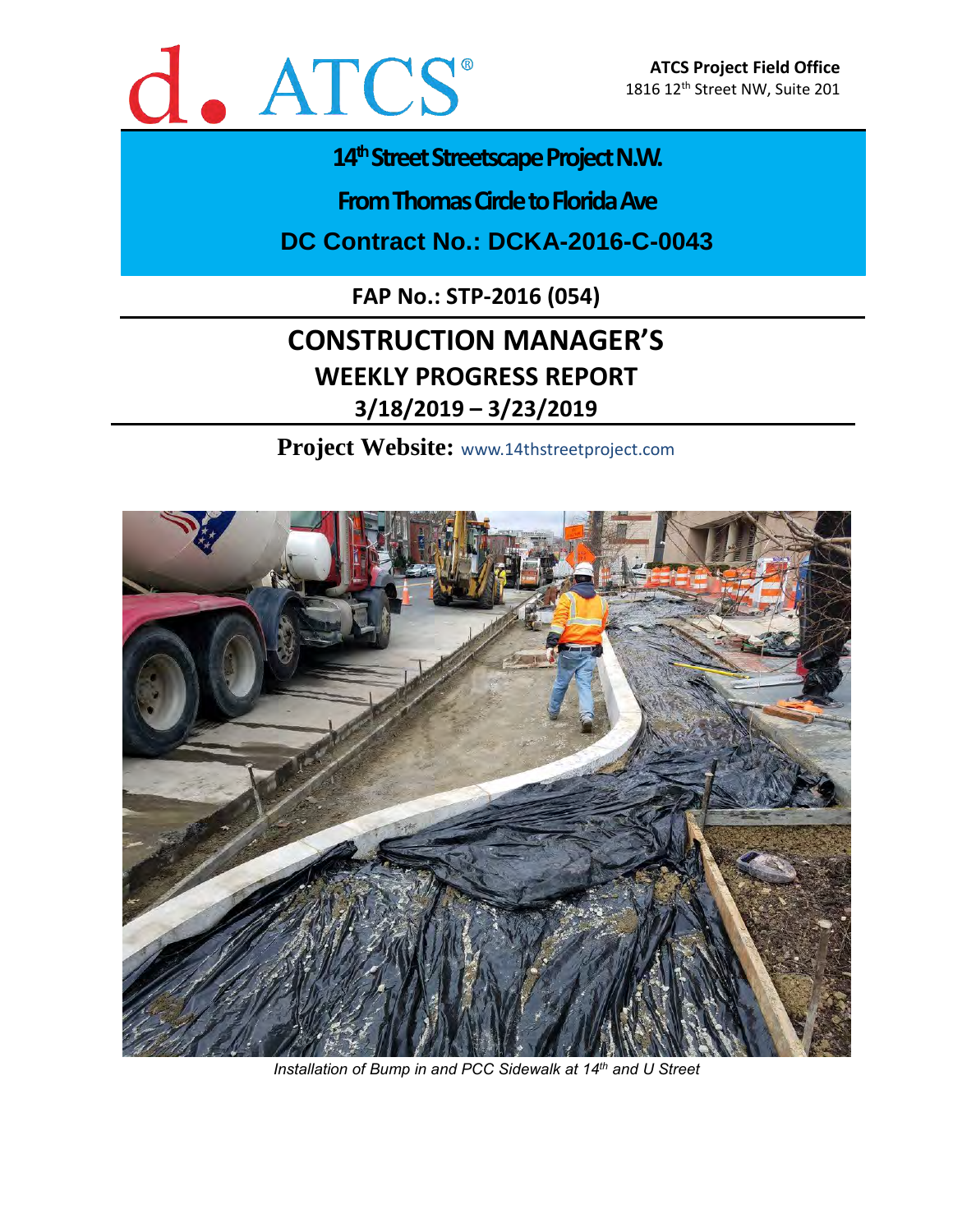

**WEEK ENDING 3/23/2019**

PAGE 2 of 7

## **1. EXECUTIVE SUMMARY**

#### **Project Description:**

The scope of the construction work includes the followings:

- The removal and disposal of existing roadway pavement, curb and gutter and sidewalks, milling of existing asphalt pavement to the extents shown on plans.
- The resurfacing of existing asphalt pavement using 2" Superpave AC surface on 14<sup>th</sup> Street between Thomas Circle and Florida Ave as shown in the plans.
- The replacement of all curbs and gutters with Granite Curbs, 12" Brick Gutter, Concrete Sidewalk, Wheelchair/Bicycle Ramps, and Cobble Stone LID Paver, Bioretention Planters as shown on the plans or as directed.
- The removal and transportation to storage yard of Existing Traffic Signals and Light Poles as shown on plans. Traffic signal relocation and equipment upgrading of Traffic Signals at all intersections of 14<sup>th</sup> Street within the project limit as shown on plans.
- Streetscaping throughout the 14<sup>th</sup> Street corridor as shown in the plans.
- The installation of traffic signing and permanent pavement markings.
- Upgrading of street lighting throughout the 14<sup>th</sup> Street corridor as shown in the plans.
- Construction and upgrading of single catch basin, double catch basin, and triple catch basin.
- Construction / Upgrading of new Watermains, Fire Hydrants
- Full Reconstruction of R Street.
- Installation of new Bus Islands and bus pads as shown on the plans and as directed.
- The installation and use of erosion and sediment control measures as required.
- Mobilization and demobilization, performance of field layout, provision and maintenance of engineer's field facilities, progress photographs, and the proper maintenance of vehicular and pedestrian traffic during construction, including provision of all required construction warning and detour signs and traffic control devices.

#### **Work by Others**

The PEPCO manhole replacement or vault adjustments activities will be done by others approved by PEPCO. The ATCS CM team will coordinate all these activities with the Contractor and PEPCO.

# **2. STATUS OF CONSTRUCTION / PROGRESS SUMMARY**

#### **Progress Summary:**

- 1. Omni onsite excavating and installing electrical conduits and manholes
- 2. Omni is excavating and installing Traffic Signal and Street Light Foundations
- 3. Omni excavating and installing Catch Basins and Sewer Manholes
- 4. Omni excavating and install new water main and Fire Hydrants for DC Water
- 5. Den installing PCC Sidewalk, Granite Curb, Brick Gutter, ADA Ramps
- 6. FMCC excavated and replaced PCC Pavement
- 7. FMCC Electrical Installing Traffic Signal Poles, Transformer Bases, Traffic Control Cabinets, and Pendent Poles
- 8. FMCC onsite providing MOT for Subcontractors

#### **CM Community Outreach Activities**

- 1. Connected with retailers and property owners in project corridor to provide updates and address any questions or concerns.
- 2. Project Website is up and running. Responded to email questions that came through Project Website.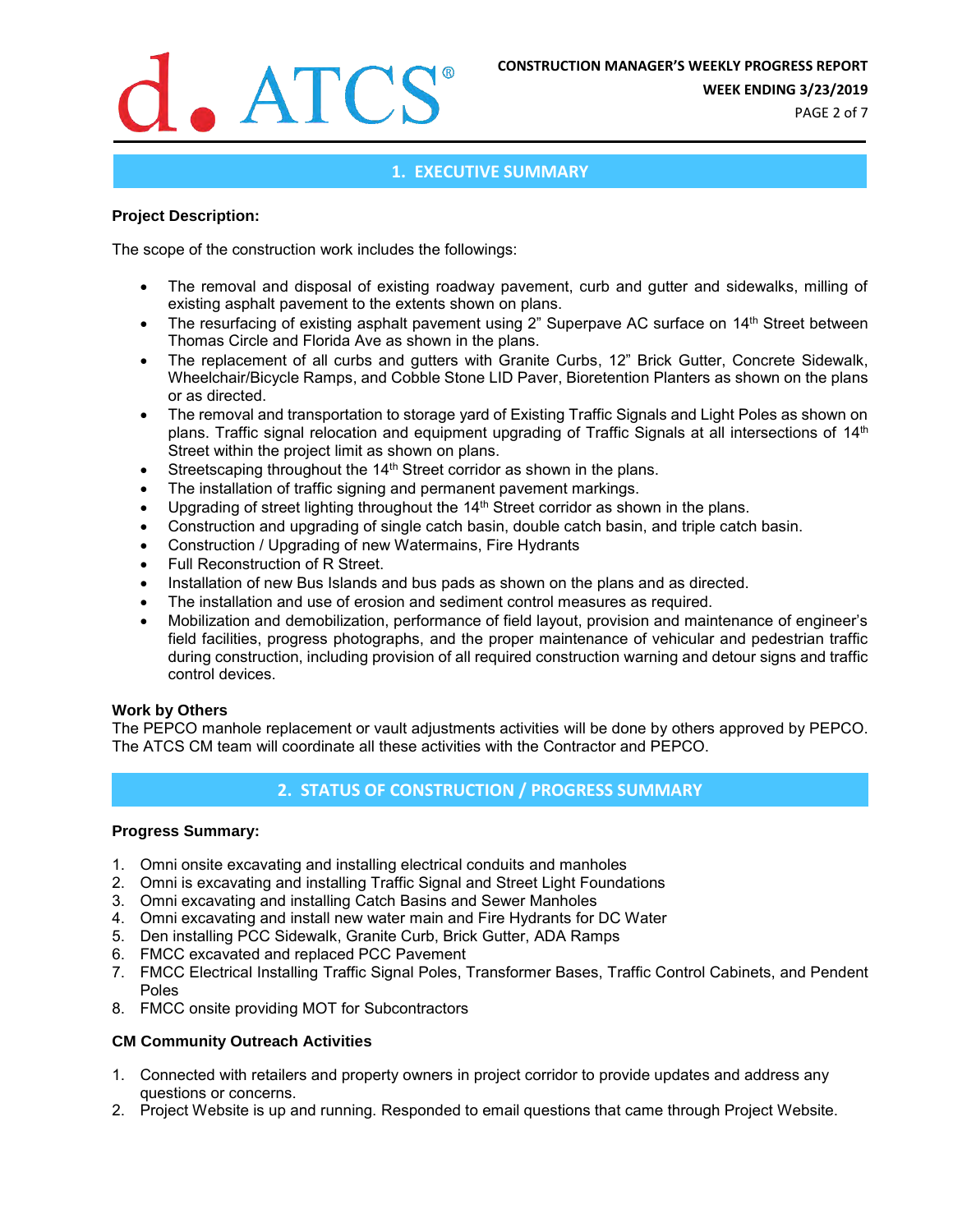

PAGE 3 of 7

# **3. ISSUES / ACTION ITEMS**

- Ongoing Issues / Items: Pepco working on conflicts (approx. 12) and to give CM a report on time frame for design and corrections.
- Bus Shelter Removal DDOT working on cost / budget
- Action Items:
- New Issues / Items: None

## **4. MEETINGS / PROJECT COORDINATION**

Progress Meeting are schedule at the Field Office every Tuesday at 10:30am

### **5. DAILY WORK PERFORMED**

#### **Monday 3/18/2019**

- 1. FMCC continue with the PCC Pavement Repair between V Street and W Street
- 2. DEN removed the PCC Bus Pad at the NW corner of 14<sup>th</sup> and P Street
- 3. DEN excavated the Bump out at 14<sup>th</sup> and Church Street
- 4. Omni formed and poured two (2) Traffic Signal Foundations (L121, TS55)
- 5. Omni excavated and installed 2" and 4" PVC Conduit between MH102 to TS54, M102 to TS55, MH55 – MH58, MH54 to MH57, MH102 – HB14, EM09 – MH102
- 6. FMCC was onsite providing MOT for these operations

#### **Tuesday 3/19/2019**

- 1. Omni placed RC-6 and Aggregate Base Material between MH54 MH57, MH55 MH58
- 2. Omni placed PCC Base over approved aggregate base material.
- 3. DEN installed Granite Cobble Stone bat 1512 14th Street
- 4. FMCC continued with the PCC Pavement Repair between V Street and W Street
- 5. FMCC Electrical removed two (2) Pendant Poles at  $14<sup>th</sup>$  and R and  $14<sup>th</sup>$  and U Street
- 6. FMCC was onsite providing MOT for these operations

#### **Wednesday 3/20/2019**

- 1. FMCC continued the PCC Pavement repair between V Street and W Street
- 2. DEN excavated for the Bump In at  $14<sup>th</sup>$  and U Street on the Westside
- 3. Omni abandoned the catch basin at 14th and U Street
- 4. Omni formed and poured six (6) Traffic / Streetlight Foundations (L105a, L106, TS46, TS47, L67, L69)
- 5. Omni excavated and installed 2" PVC Conduit between M87 to TS46, M87 to L105a, M89 to TS47, M89 to L106, C42 to L67, and C44 to L69
- 6. FMCC was onsite providing MOT for these operations

### **Thursday 3/21/2019**

1. No work took place today due to inclement weather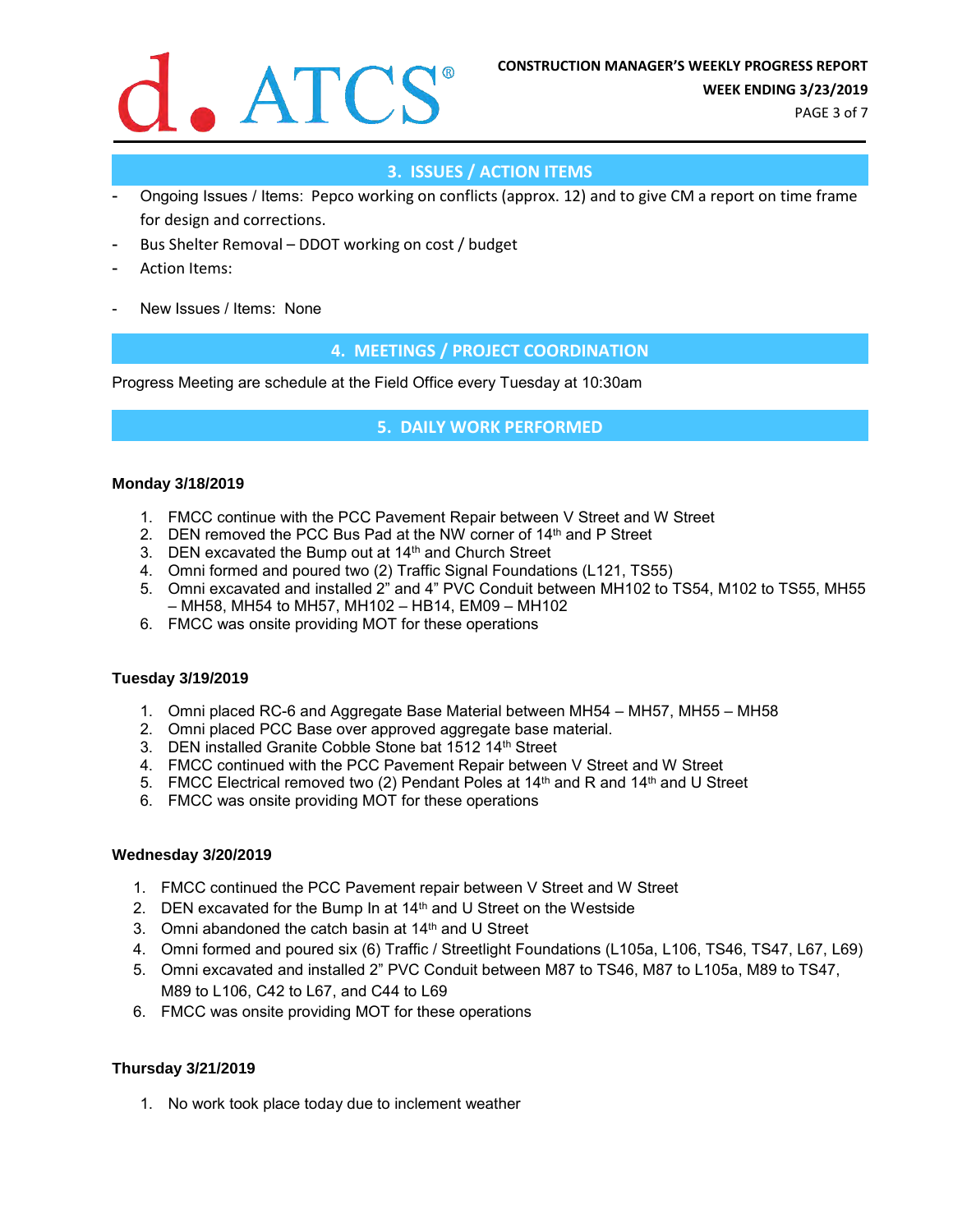

PAGE 4 of 7

## **Friday 3/22/2019**

- 1. Omni formed and poured four (4) Traffic / Streetlight Foundations (L65, L66, L61, L63)
- 2. Omni excavated and installed 2" PVC Conduit between C36 to L61, C38 to L63, C40 to L65, C44- L66
- 3. FMCC continued the PCC Pavement repair between V Street and W Street
- 4. DEN excavated and placed PCC Sidewalk on the 1400 block of U Street.
- 5. FMCC was onsite providing MOT for these operations

#### **Saturday 3/16/2019**

1. FMCC did not request to work today

**6. INSPECTION & MATERIAL TESTS PERFORMED**

- QA/QC was onsite preforming compaction testing of backfill and aggregate base material
- 3/20/19 18 CY of Class B, Slump 4.75", Air 5.6%, Temp. 67 F, 4 Cylinders were made

# **7. RFI's / SUBMITTALS**

- Requests For Information:
	- o We have received 21 RFIs; 19 RFIs have been answered.
- Submittals:
- o We have received 75 Submittals; 75 Submittals have been Approved

**8. CHANGE ORDERS/TASK ORDERS**

 $\circ$  CM Task Order Modification submitted to DDOT for time extension was approved

**9. DBE or CBE PARTICIPATION SUMMARIES**

- ATCS CBE / DBE Activity:
	- $\circ$  Hayat Brown LLC.: Provided Office Engineering and Inspection support for this project.
- Fort Myer Construction Corp. DBE Activity:
	- o Omni Excavators Inc.
	- o Den United LLC.

**10. ACCIDENTS / INCIDENTS**

**11. PHOTOS OF WORK PERFORMED THIS PERIOD**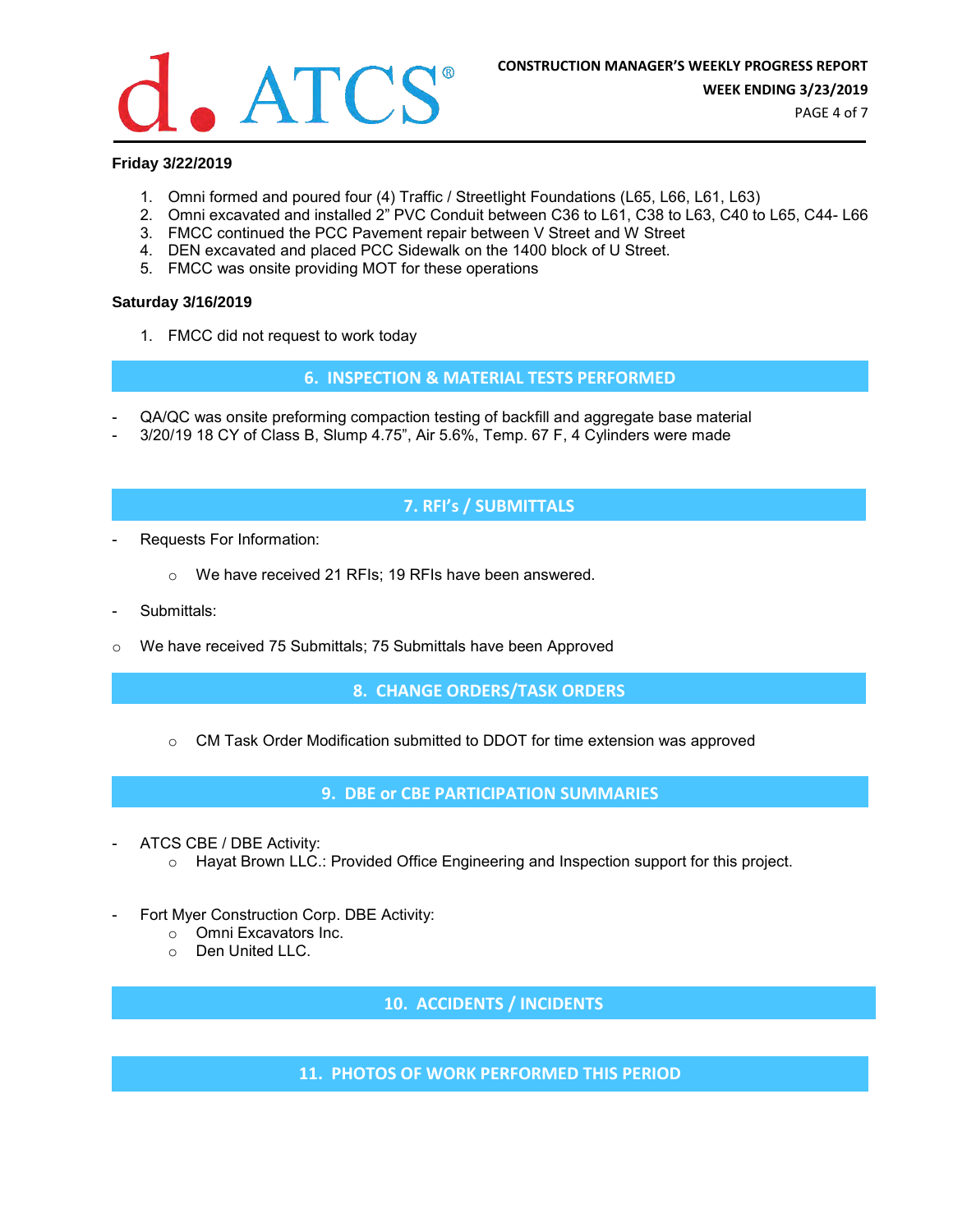# **CONSTRUCTION MANAGER'S WEEKLY PROGRESS REPORT**<br>WEEK ENDING 3/23/2019<br>PAGE 5 of 7

**WEEK ENDING 3/23/2019** PAGE 5 of 7



*Compaction Testing of GAB Stone*



*PCC Pavement Repair between V Street and W Street*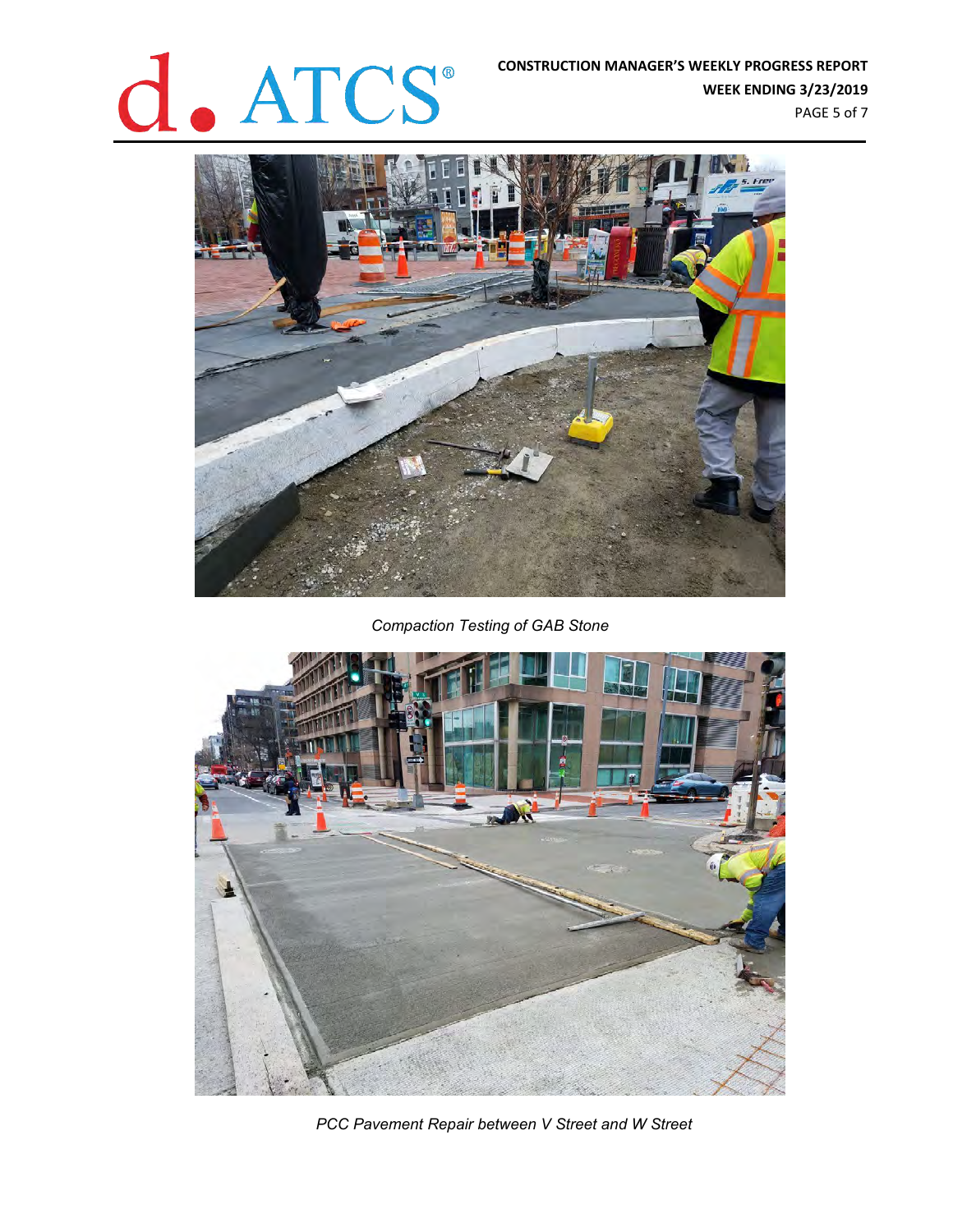# **CONSTRUCTION MANAGER'S WEEKLY PROGRESS REPORT**<br>WEEK ENDING 3/23/2019

**WEEK ENDING 3/23/2019** PAGE 6 of 7



*Demo of Existing Bus Pad*



*Installation Granite Cobble Stone*